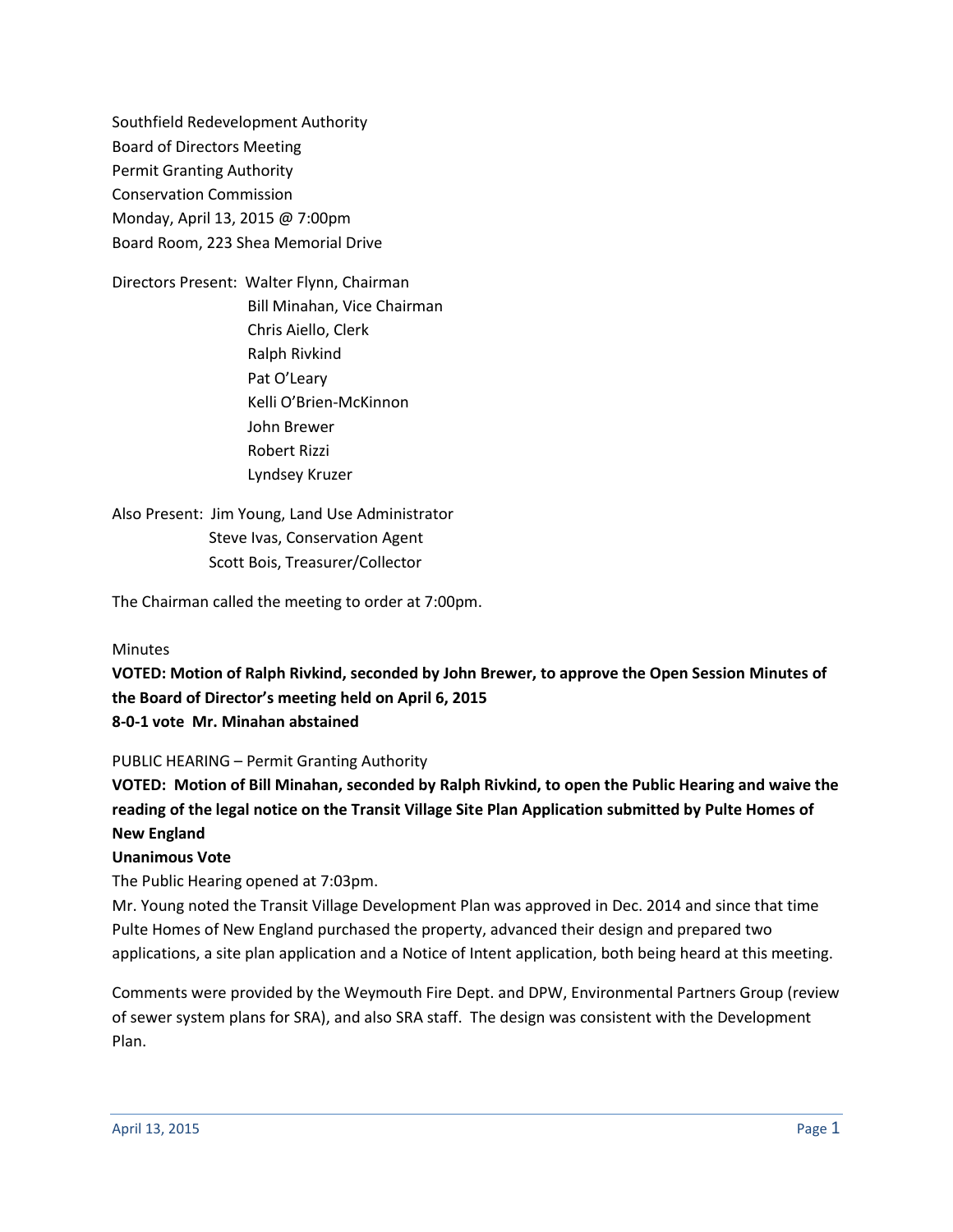The Board was informed there were 308 total bedrooms, 314 total parking spaces, and 2 points of entrance and egress to the Development Lot. Mr. Aiello was informed that each building had 2 ADA parking spaces that were included in the total of 314 spaces.

Mr. Young introduced Mr. Blute and Mr. Mastroianni, of Pulte Homes of New England, who presented the site plan application. Mr. Blute made opening remarks and Mr. Mastroianni identified the site location, the traffic circulation plan, and the four separate, free standing, four-story buildings each with 50 for-sale units. Ms. Kruzer was informed that each building's front facade would include stone treatments and colors in shades of gray, sage and brown.

The Applicant requested relief from section 9.2 of the Design Guidelines (freestanding monument signs), and from section 3.6 (cover of storm drain pipe) and section 4.6 (fencing at back edge of sidewalk, and linear islands between rows of parking spaces) of the Subdivision Regulations. The waiver requests were determined to be reasonable, and consistent with requests on prior projects.

Discussion ensued on the Stormwater management system, telecommunication system, natural gas system, water distribution system and sewer system. The Board was informed that SRA contracted with Environmental Partners for a peer review of the proposed sewer infrastructure (and pump station modifications) intended to handle all flow from Transit Village development. Final specs for the pump station modifications would be brought back to SRA for final approval.

Mr. Brewer stated without signage installation, MBTA commuters would park on Trotter Road (instead of in the MBTA parking lot), and that Pulte may have issues with commuters trying to park in their lot. He was informed if enforcement became necessary it would be handled by the condo management team.

Mr. Young recommended approval of the Site Plan subject to the list of conditions incorporated into the draft Decision.

# Public Comment

Mr. Hart voiced concern that 316 parking spaces were not enough, and was informed that the approved Development plan totaled 326 spaces, but comments were received to re-evaluate and reduce the number of parking spaces and the plan was reduced by 12 spaces based upon the findings of an independent analysis performed by a consultant hired by Pulte Homes.

Mr. Bromberg and Mr. Cann, Rockland Open Space Committee, were informed that the trail down Calnan Road would be resurfaced (after the necessary utility work) as a gravel roadway and sidewalk connecting to the trail system. The public pedestrian trail system would connect the Transit Village development lot to the (future) Winterwoods development lot and points north.

Mr. LeMott, Southfield Resident, was shown the snow storage areas planned for the site, and was informed that a coordinated snow removal procedure would be put in place by the Property Manager.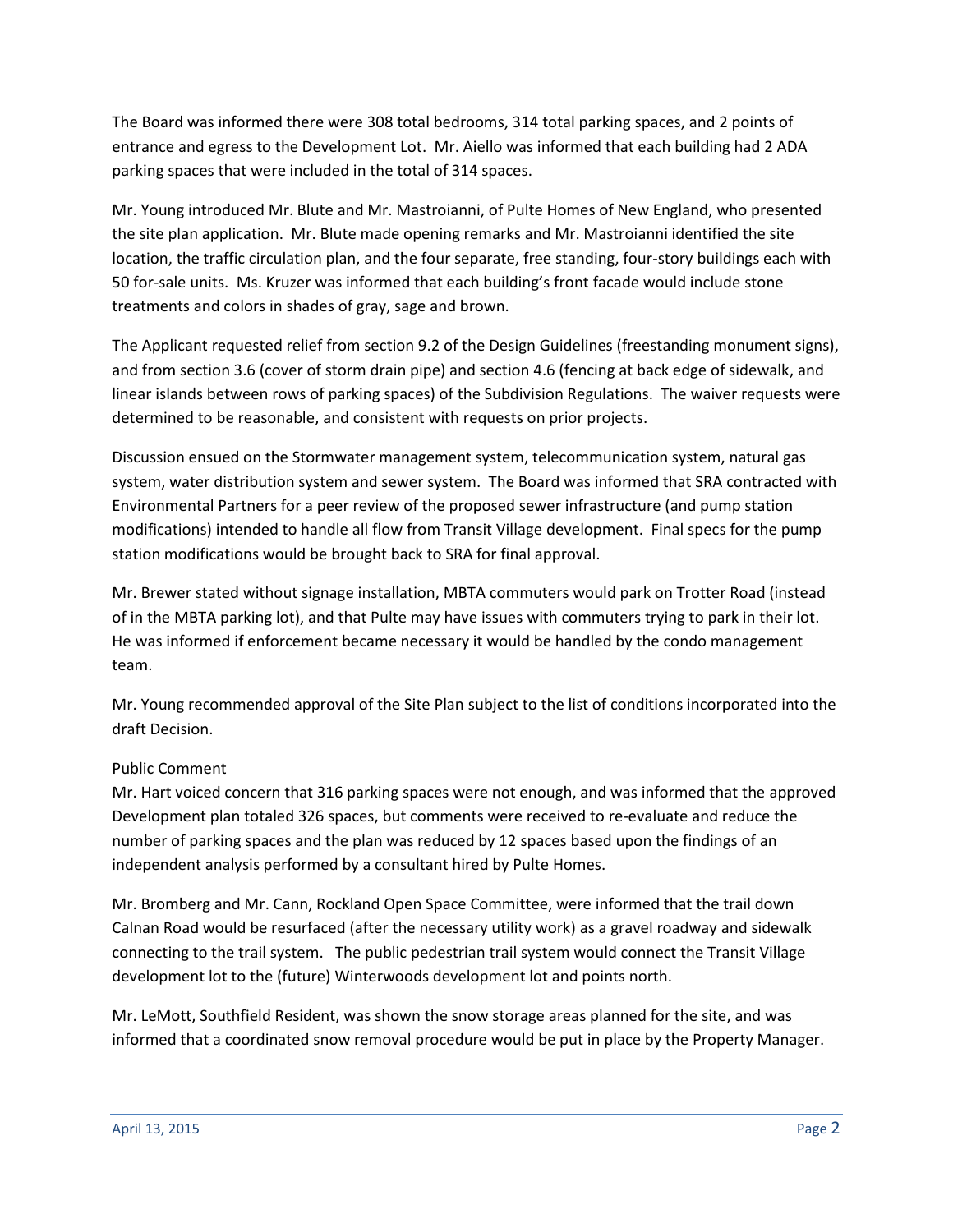He was also informed that Building #2 was in the same location on the Site Plan as was on the approved Development Plan.

Ms. Parsons, Rockland was informed that Calnan Road would not be widened at the entrance, and the trail would be located on the west side of the roadway.

# **VOTED: Motion of Bill Minahan, seconded by Lyndsey Kruzer, to close the public hearing Unanimous vote**

The Public Hearing closed 7:45pm

**VOTED: Motion of Bill Minahan, seconded by Lyndsey Kruzer, to approve with conditions, the Site Plan Application for Transit Village submitted by Pulte Homes of New England, LLC Unanimous vote**

## PUBLIC HEARING – Conservation Commission

**VOTED: Motion of Bill Minahan, seconded by Bob Rizzi, to open the Public Hearing and waive the reading of the legal notice on the Transit Village Notice of Intent submitted by Pulte Homes of New England**

## **Unanimous vote**

## The Public Hearing opened 7:45pm

Mr. Young noted that a significant amount of collaboration occurred right up to late this afternoon. Mr. Ivas, Ms. White and Mr. Crouch were in attendance to bring the Board up to date on the details. Mr. Crouch, VHB, noted the NOI provided a global view of the entire Transit Village development site, and he identified the wetland boundaries, the 200 ft. riverfront area, 100 ft. buffer to BVW and the Development Lot. Temporary wetland impacts included a sewer line crossing under the west branch of French's Stream, to an existing pump station. Discussion ensued on the disturbance and restoration of French's Stream, and construction techniques that would be used to allow dry work in the stream. Permanent impacts in a portion of the Riverfront Area included the construction of Building #1, site access, sidewalk, parking and Stormwater management.

Mr. Ivas noted there were 69 conditions proposed in the draft Order of Conditions (OOC) and highlighted four major points to be provided before construction began including a Stormwater pollution prevention plan, a construction sequence for the under stream crossing for the sewer line, an Invasive Species Control Plan, and a more detailed Landscape Restoration plan for the Riverfront and BVW areas.

Mr. Rivkind was informed that the OOC would be recorded at the Norfolk County Registry and would be a requirement of compliance for the Homeowner's Association.

### Public Comment

Lenore White, Independent Observer, was informed that site alternatives and parking alternatives were analyzed; no other alternate site was found along the transit rail system with less environmental impacts, and 12 parking spaces were eliminated from the Site Plan to minimize wetland impacts.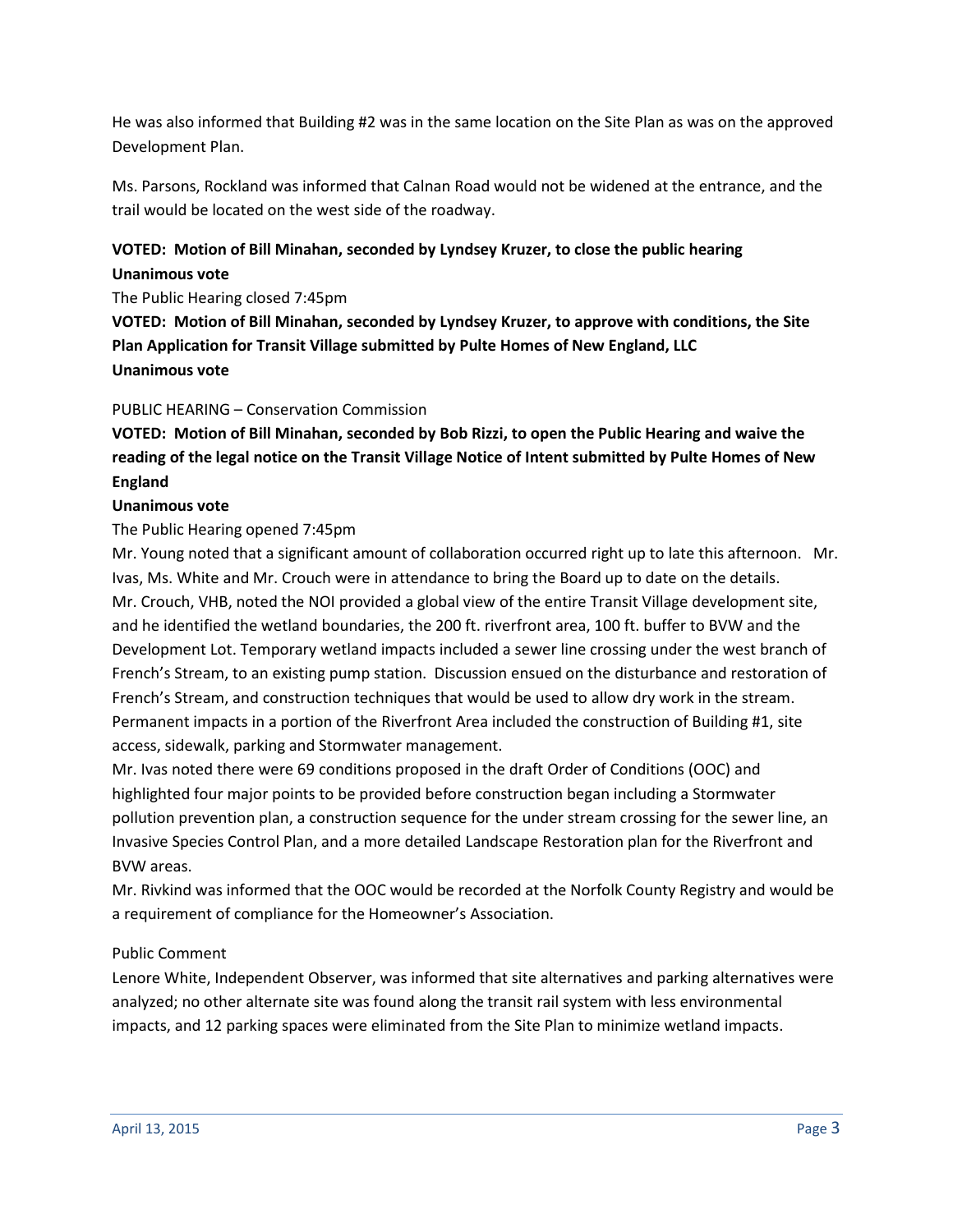Dominic Galluzzo, Weymouth, was informed that building #2 was located outside the 50 ft. wetland buffer zone.

Mr. Bromberg, Rockland, was informed that restoration of Calnan Rd. after the sewer line installation would be a gravel surface to be used as an emergency access (into Winterwoods) and a walking trail.

Mike Gallahue, Southfield Resident, was informed that Calnan Rd. was not being considered as an alternate entrance/egress for the Winterwoods Development Lot.

Gary Thorpe, Southfield Resident, was informed that the diverted water from French's Stream for the sewer line would be discharged into a dirt bag surrounded by a hay bale protection system, where the sediment would remain in the bag, and the water would infiltrate into the soil in a nearby upland area.

Mary Parsons, Rockland, was provided details on the overall grading plan, and informed that Stormwater drainage basins would be located at the rear of the lot, and would include two underground chambers. Ms. Parsons also inquired to the purpose of a pipe near the existing culvert under Calnan Road; the purpose was unknown.

# **VOTED: Motion of John Brewer, seconded by Lyndsey Kruzer, to close the public hearing Unanimous vote**

The Hearing closed at 8:40pm

**VOTED: Motion of Bill Minahan, seconded by Robert Rizzi, to approve the Notice of Intent for Transit Village and to issue an Order of Conditions, as presented Unanimous vote**

### Budget Committee

The Chairman indicated there was no further update on forming a group of Directors to review the FY16 Budget. Mr. Minahan stated the SRA should leverage the financial talents of the Advisory Board; they had the experience and the authority to review the budget and make recommendations to the Board. He suggested the Directors submit their objectives for an efficient and streamlined SRA operation to the Advisory Board and let them do their job. Mr. Brewer agreed that the Board should communicate their goals to the Advisory Board and have them work out the issues. A motion was made by Bill Minahan, seconded by John Brewer to appoint two liaisons to work with the Advisory Board on the FY16 Budget, but the motion was tabled until the Chairman of the Advisory Board was consulted on the matter.

Old Business: Ms. O'Leary was informed that the Weymouth counter proposal for Municipal Services was still pending; Police and Fire charges (January–March 2015) were received and reviewed by staff, however no additional reimbursable information had been provided to SRA (Building/Health/etc.). A new proposal for the Board to consider had not yet been received.

Ms. Kruzer noted the Board made a counter offer to the Mayor on February 23, 2015, and since that time had not changed their position.